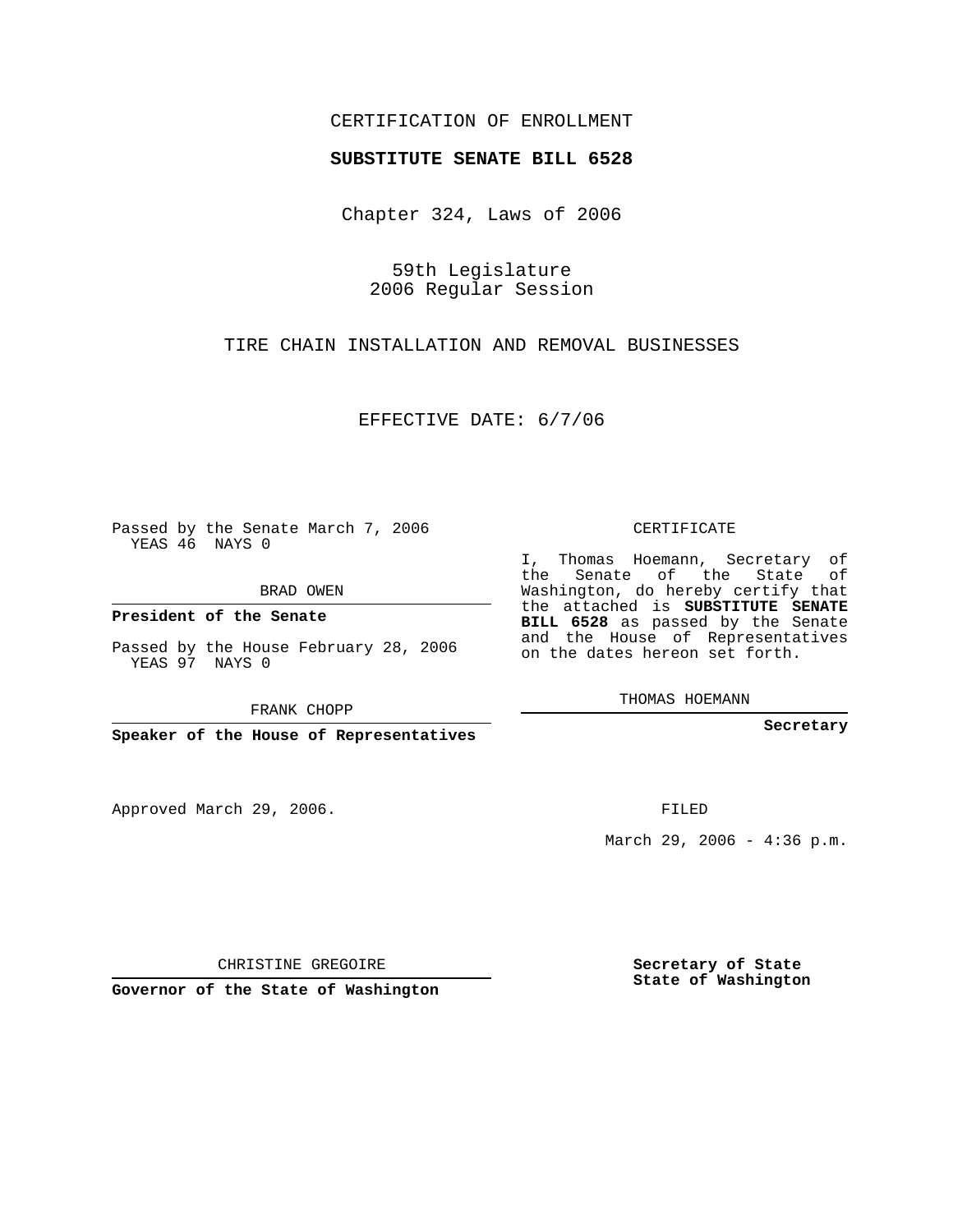# **SUBSTITUTE SENATE BILL 6528** \_\_\_\_\_\_\_\_\_\_\_\_\_\_\_\_\_\_\_\_\_\_\_\_\_\_\_\_\_\_\_\_\_\_\_\_\_\_\_\_\_\_\_\_\_

\_\_\_\_\_\_\_\_\_\_\_\_\_\_\_\_\_\_\_\_\_\_\_\_\_\_\_\_\_\_\_\_\_\_\_\_\_\_\_\_\_\_\_\_\_

### AS AMENDED BY THE HOUSE

Passed Legislature - 2006 Regular Session

## **State of Washington 59th Legislature 2006 Regular Session**

**By** Senate Committee on Transportation (originally sponsored by Senators Mulliken, Kastama, Benson, Oke, Esser, Berkey and Sheldon; by request of Department of Transportation)

READ FIRST TIME 01/23/06.

 AN ACT Relating to authorization for the department of transportation to allow roadside tire chain installation and removal businesses on state highway rights of way; amending RCW 47.32.120; and adding a new section to chapter 47.04 RCW.

5 BE IT ENACTED BY THE LEGISLATURE OF THE STATE OF WASHINGTON:

 6 NEW SECTION. **Sec. 1.** A new section is added to chapter 47.04 RCW 7 to read as follows:

 8 The department may issue written permits authorizing permittees to 9 install or remove tire chains on motor vehicles with the following 10 conditions:

11 (1) Chains may only be installed or removed at locations designated 12 in the permit;

13 (2) Permittees must comply with terms and conditions in the permit 14 relating to the safe and orderly movement of traffic; and

15 (3) Permittees may charge a fee to drivers for their services.

 The department may issue sufficient permits for the installation or removal of tire chains that it finds necessary or desirable to accommodate the demand for those services consistent with the maximum convenience and safety to traffic. In issuing the permits, the